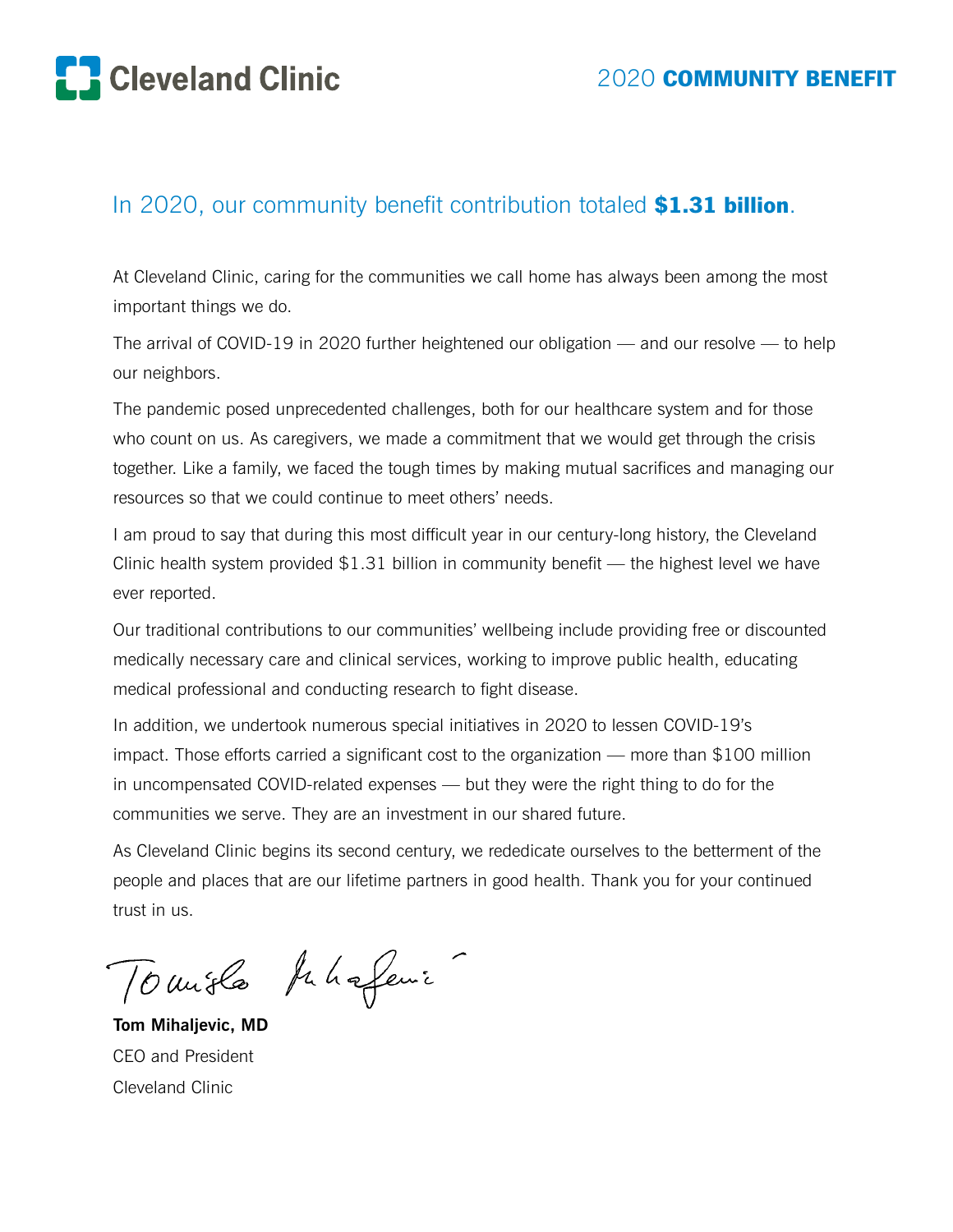Cleveland Clinic is a nonprofit, multispecialty academic medical center with a proud history of serving the needs of our surrounding communities and the nation. We were founded in 1921 as a nonprofit group practice with a tripartite mission to care for the sick and to improve patient care through research and education. And we remain a community asset, with no owners, investors or stockholders. Any and all extra funds from operations are invested back into the health system to fund new research and education initiatives and to continue our longstanding charitable efforts.

Cleveland Clinic has a tradition of addressing health service needs and providing benefits to the populations we serve. We continue to prioritize the health and well-being of our communities through our triennial Community Health Needs Assessments.

The community benefits provided by Cleveland Clinic are farreaching, from making healthcare available for all community residents to educating the next generation of healthcare professionals and funding medical research that leads to advanced treatments and cures.

Community benefit includes activities or programs that improve access to health services, enhance public health, advance generalizable knowledge and relieve government burden. The primary categories for assessing community benefit include financial assistance, Medicaid shortfall, subsidized health services, community health improvement, education and research.

#### FINANCIAL ASSISTANCE

## \$185.8 MILLION

Financial assistance is the amount of free or discounted medically necessary care provided to those patients unable to pay some or all of their bills. Cleveland Clinic's financial assistance policy provides free or discounted care to patients with incomes up to 400 percent of the federal poverty level and covers both hospital care and our employed physician services. Financial assistance reported here does not include "bad debt," which is the amount of unpaid bills to the health system by patients who have the ability to pay. Information about our policies is available in person, at clevelandclinic.org and on each of our regional hospital's websites.

### MEDICAID SHORTFALL

## \$547.0 MILLION

Cleveland Clinic is a leading provider of Medicaid services in Ohio. The Medicaid program, which provides healthcare coverage for low-income families and individuals, is funded by state and federal governments. In many states, including Ohio, Medicaid

#### 2020 CLEVELAND CLINIC **COMMUNITY BENEFIT** \$**1.31 BILLION**



**Includes all health system operations in Ohio, Florida and Nevada. \*Includes net HCAP assessment of \$14.3M.**

payments have not been sufficient to cover the costs of treating Medicaid beneficiaries. Offset by net receipts of \$14.3 million from Ohio's Hospital Care Assurance Program (HCAP), our Medicaid shortfall was \$547.0 million.

### SUBSIDIZED HEALTH SERVICES

## \$34.4 MILLION

Subsidized health services are clinical services that are provided to meet the needs of the community despite creating a financial loss. Subsidized health services within Cleveland Clinic include pediatric programs, psychiatric/behavioral health programs, obstetrics services, chronic disease management and outpatient clinics. Excluding financial assistance costs and Medicaid shortfalls, Cleveland Clinic provided subsidized health services in 2020 at a cost of \$34.4 million.

#### COMMUNITY HEALTH IMPROVEMENT

## \$130.0 MILLION

The Cleveland Clinic health system is actively engaged in a broad array of community health activities, many of which are designed to serve the most vulnerable and at-risk populations. Our programs range from free wellness initiatives, health screenings, clinical services and education to enrollment assistance for government-funded health programs. Our programs address documented health needs as identified in our comprehensive Community Health Needs Assessments.